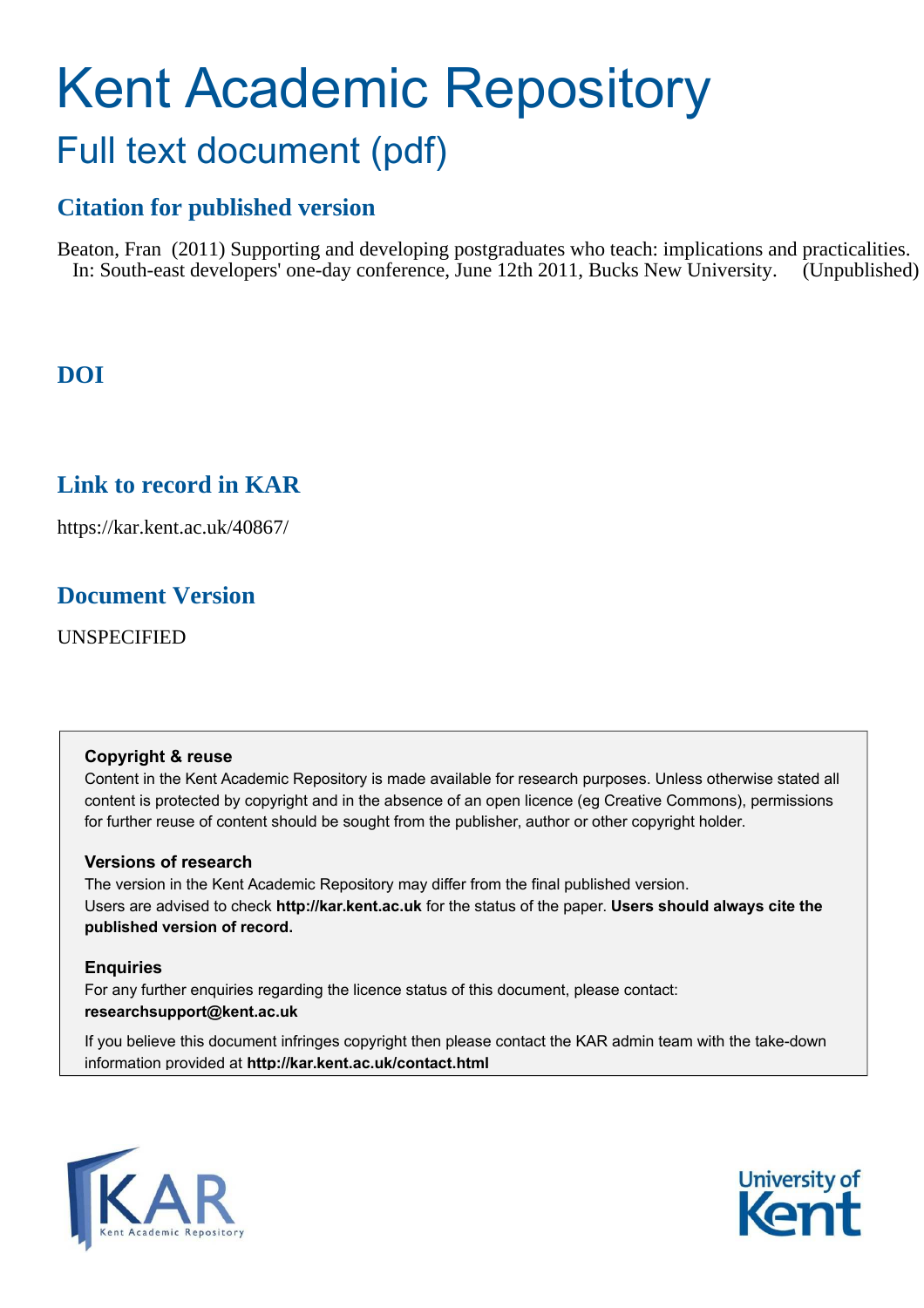# Supporting Graduate Teaching **Assistants**

Institutional structures and practices

 $\overline{O}$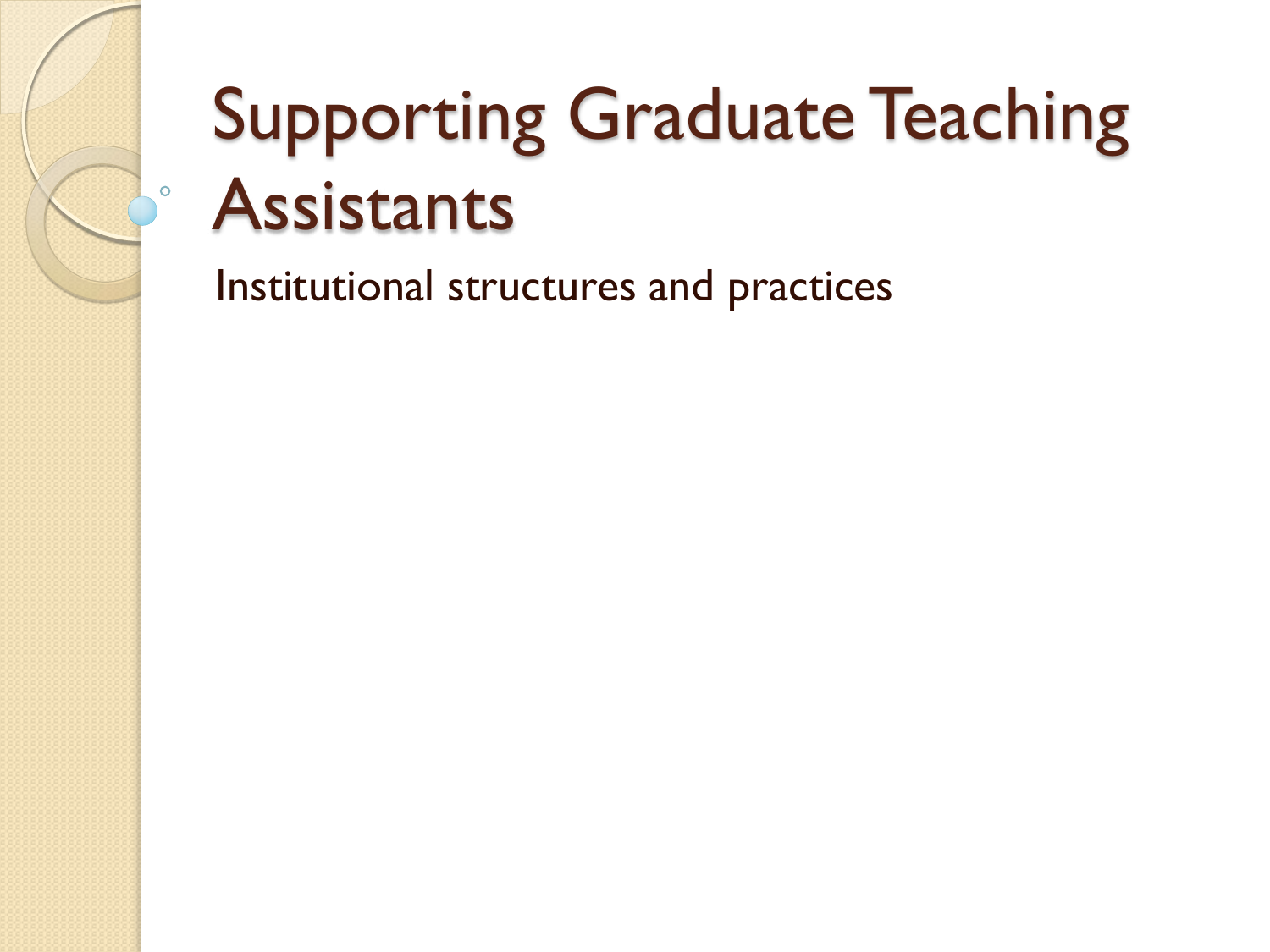



- **Institutional provision**
- GTA roles and responsibilities
- Pitfalls and opportunities
- Key elements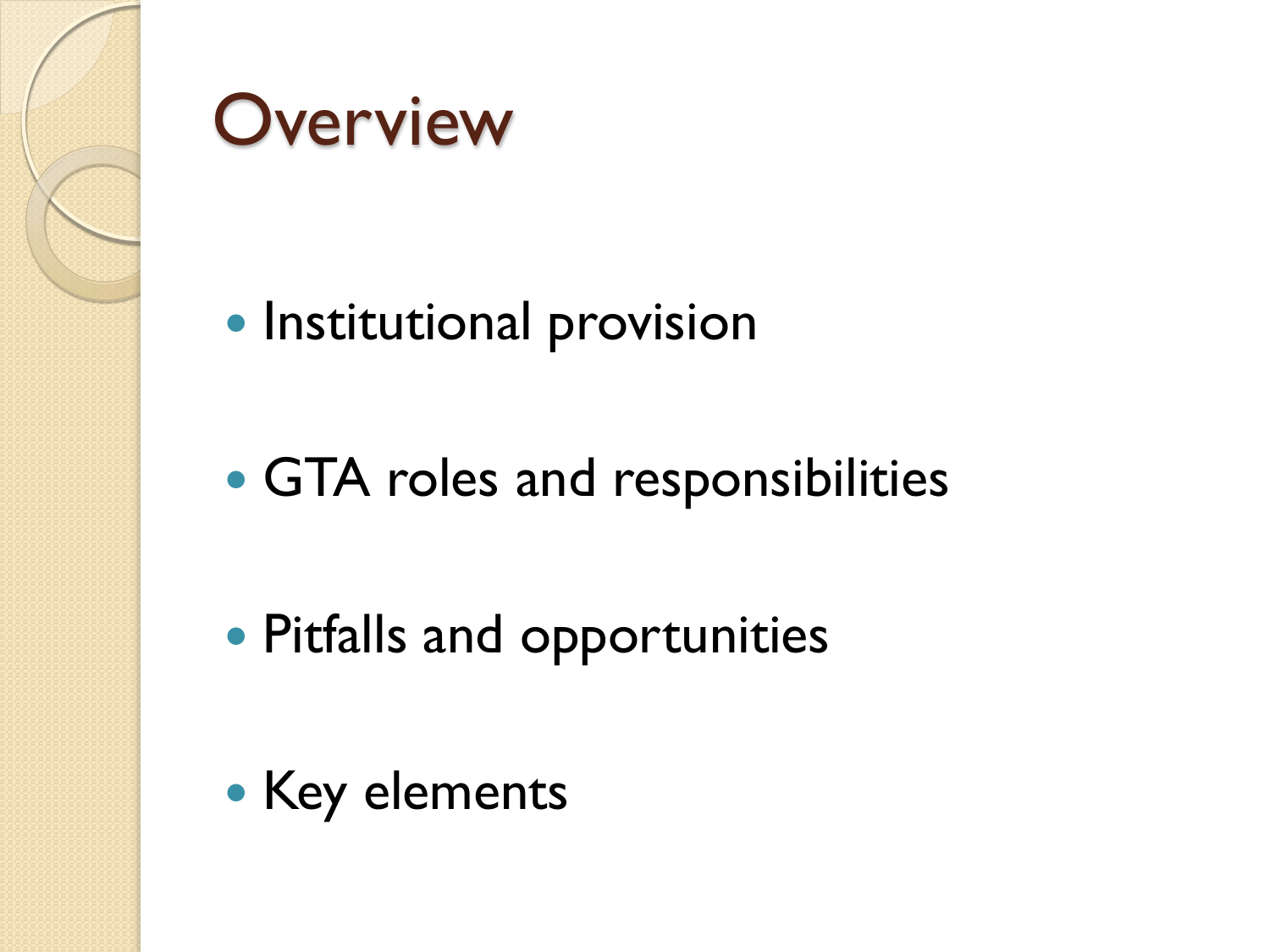### Graduate School

Central Schools EDU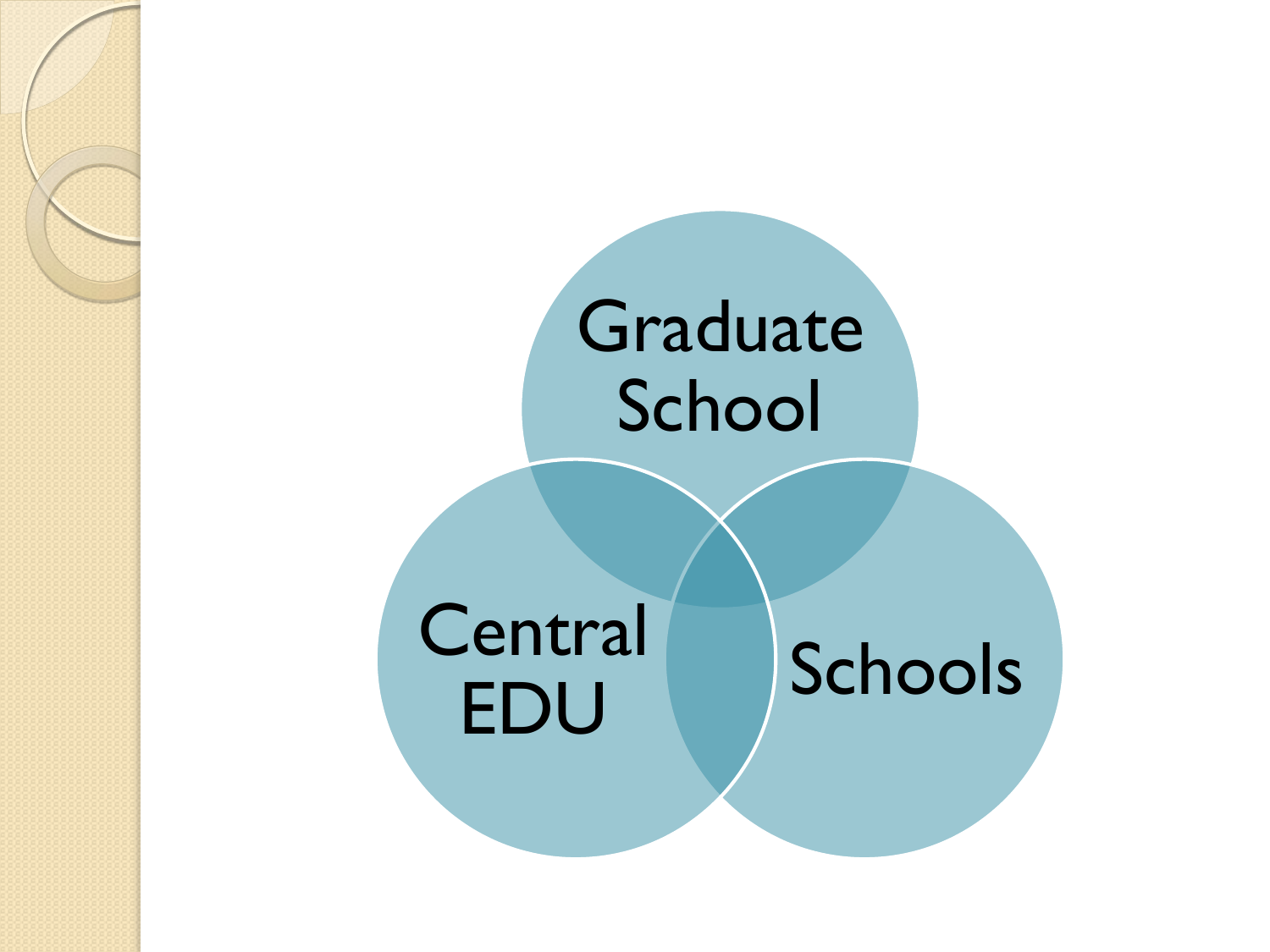

### Local context

- Team of four lecturers/Senior Lecturers in central EDU
- Three of us work with a specific Faculty and the Schools within them eg sit on L&T committees, joint projects with academic staff, CPD
- One of us sits on relevant Research committees and leads newly established Centre for the Study of Higher Education
- All have specific expertise/research interests, so work across institutional as necessary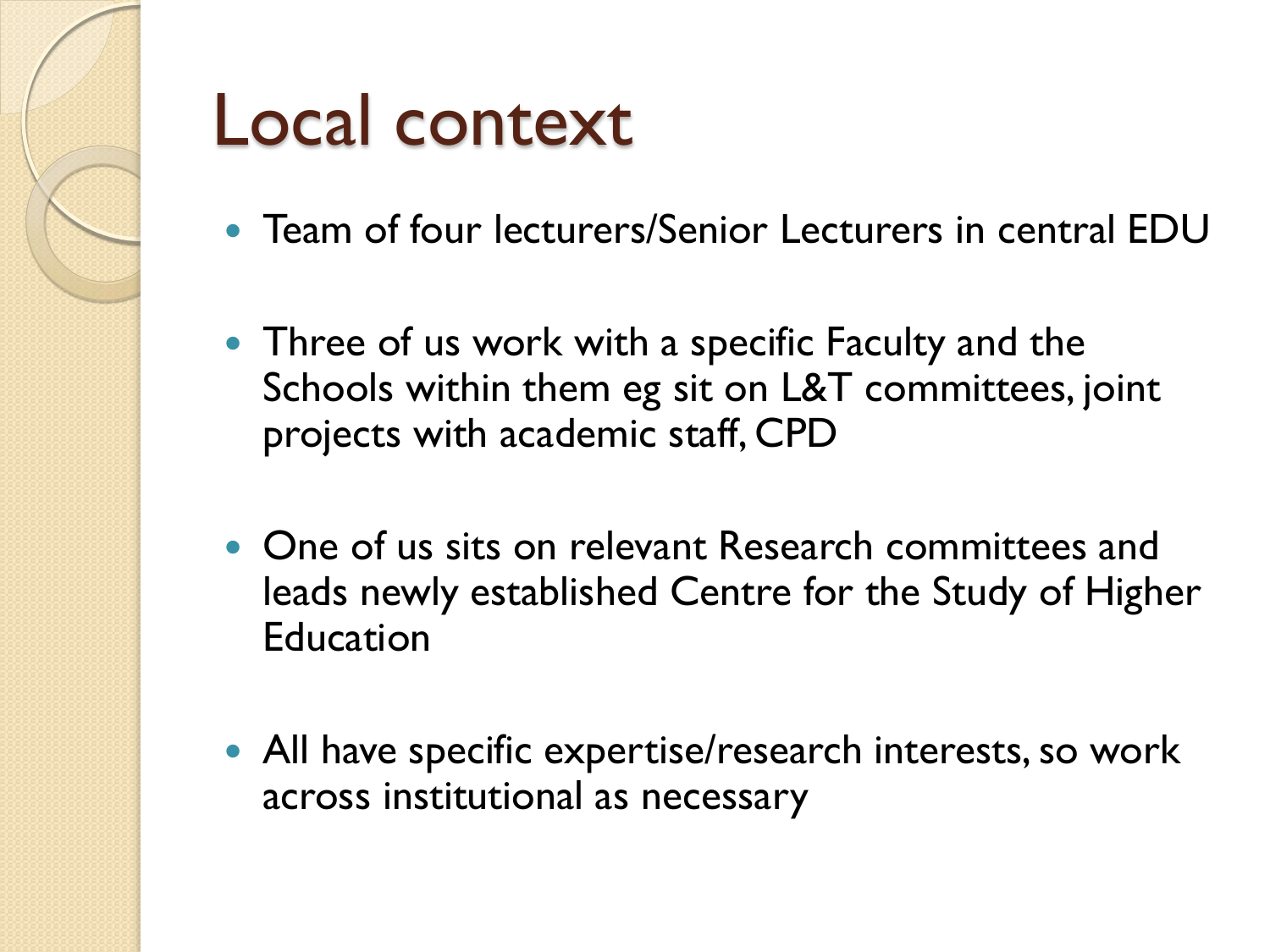

### Local context 2

- Some sort of teaching role is built into a lot of PG studentships
- Approx 200 currently on programme over two-year cycle, both probationers and GTAs
- But……. we cannot take everyone; not everyone is teaching immediately; some are demonstrating; some have little autonomy about what or how they teach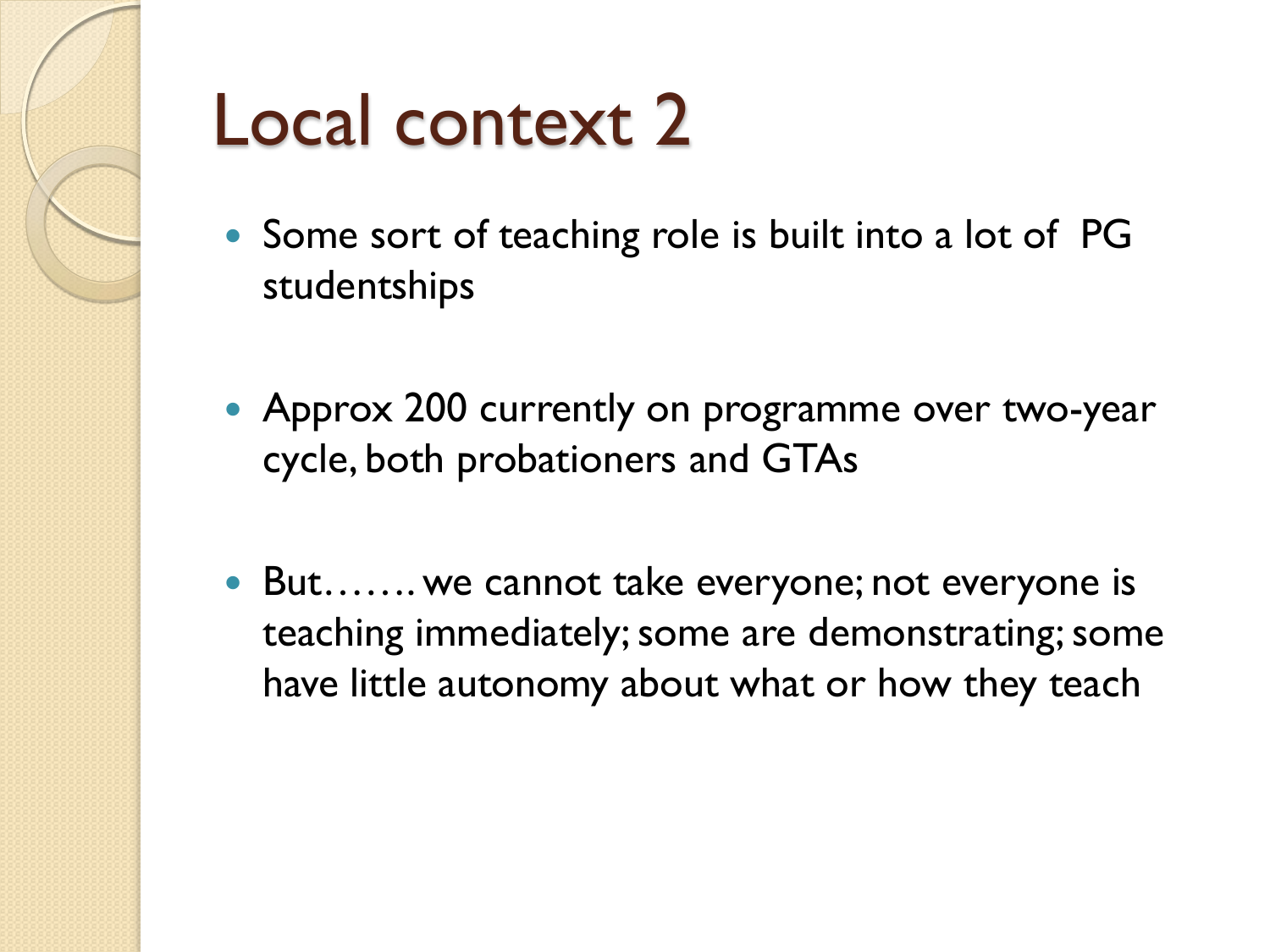# Institutional provision

*Getting to Grips with HE Teaching*  One-day workshops, repeated 3- 6 times per year Interdisciplinary or subject-specific in conjunction with Schools

### *PG Cert in Higher Education*

4 15-credit modules: GTAs take first two core modules (PTS1), opportunity to progress to full PGCHE (PTS2)

Interdisciplinary with subject-specific input through mentoring

Variety of support mechanisms within Schools (and they do vary!)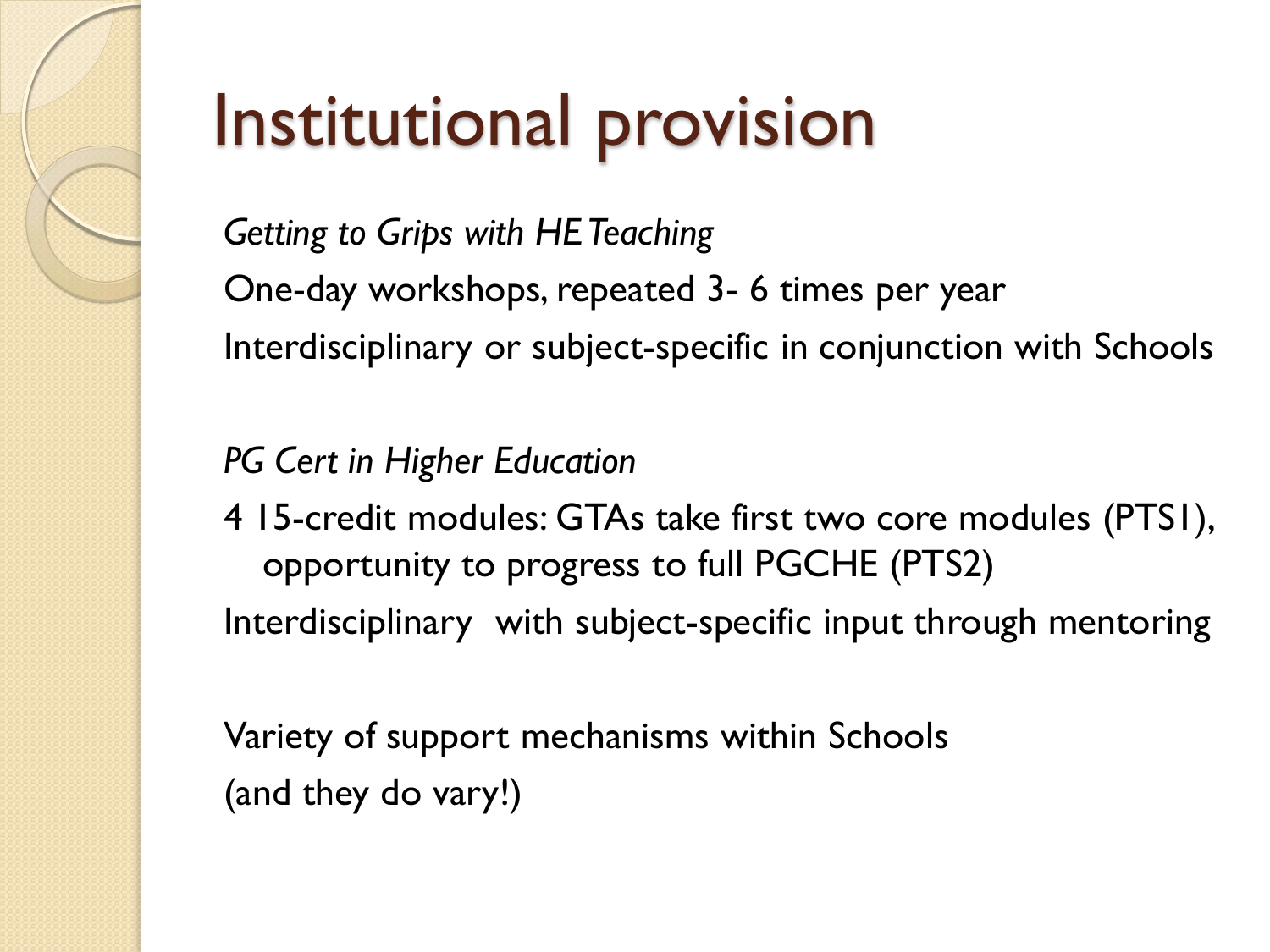

## Pitfalls

- Where does the GTA fit into the life of their School? (if at all)
- Responsibilities/expectations are unclear or poorly communicated
- Interventions are haphazard or occur in response to difficulties of some kind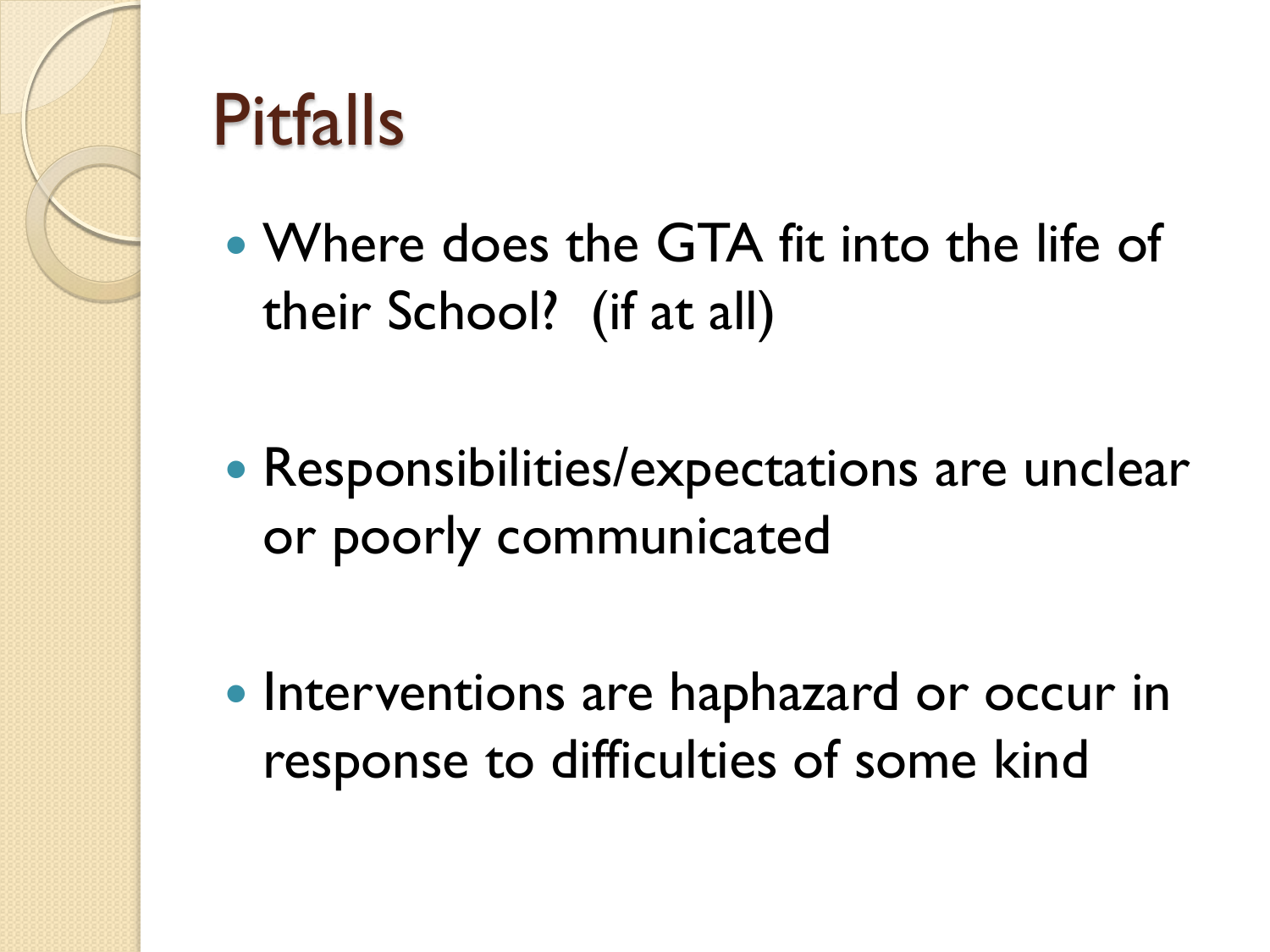# Most effective kinds of support

- Developmental, sustained, humane, boundaries understood
- Recognise the importance of the discipline in developing GTAs' sense of location and selfworth
- Involve active partnerships between the different parts of the institution with which the GTA interacts